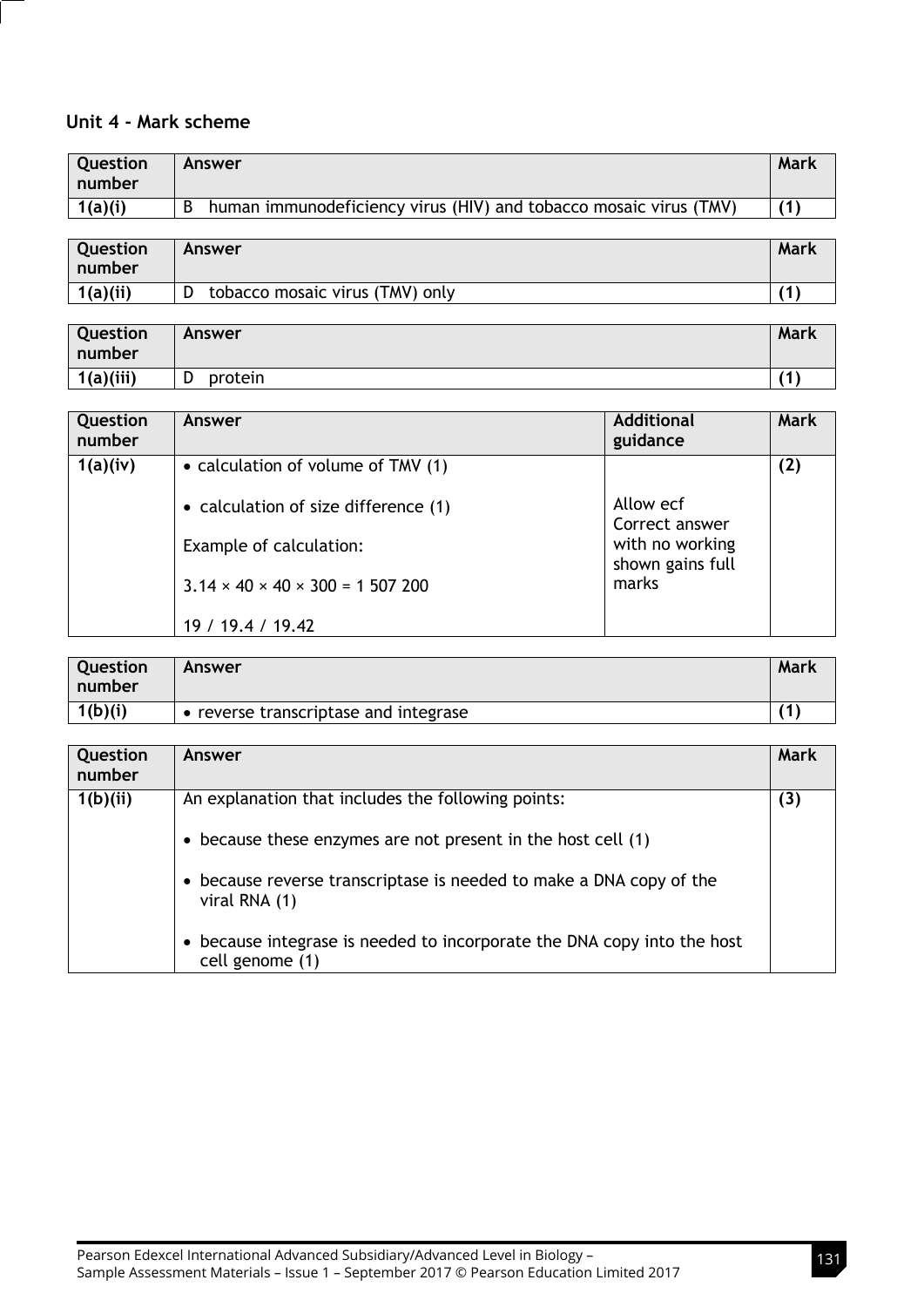| Question<br>number | Answer                                                                                                                          | Mark |
|--------------------|---------------------------------------------------------------------------------------------------------------------------------|------|
| 2(a)               | An explanation that includes the following points:<br>• each antibody can bind to two bacteria resulting in agglutination $(1)$ | (4)  |
|                    | • antibody {can bind to both the phagocyte and the bacteria / causes<br>opsonisation { (1)                                      |      |
|                    | • therefore phagocytosis is enhanced (1)                                                                                        |      |
|                    | toxins are neutralised (1)<br>$\bullet$                                                                                         |      |

| Question<br>number | Answer                                                                                          | Mark |
|--------------------|-------------------------------------------------------------------------------------------------|------|
| 2(b)(i)            | A description that includes the following points:                                               | (3)  |
|                    | • IgG produced by mother increases in months before birth and then<br>decreases after birth (1) |      |
|                    | • IgG produced by child increases rapidly after birth (1)                                       |      |
|                    | IgA increases slowly after birth (1)                                                            |      |

| Question<br>l number | Answer          | <b>Mark</b> |
|----------------------|-----------------|-------------|
| 2(b)(ii)             | natural passive | $\sqrt{4}$  |

| Question<br>number | Answer                                                    | Mark |
|--------------------|-----------------------------------------------------------|------|
| 2(b)(iii)          | An answer that includes the following points:             | (2)  |
|                    | • child has not been exposed to all types of antigen (1)  |      |
|                    | • no $\{lgM /$ other classes of antibody produced yet (1) |      |

| Question<br>number | Answer                                                                          | Mark |
|--------------------|---------------------------------------------------------------------------------|------|
| 3(a)               | An explanation that includes the following points:                              | (3)  |
|                    | • GP is formed once carbon dioxide has bound to RuBP in the<br>Calvin cycle (1) |      |
|                    | • and ATP is required to provide energy to convert GP to GALP (1)               |      |
|                    | • and reduced NADP is used to reduce GP to GALP (1)                             |      |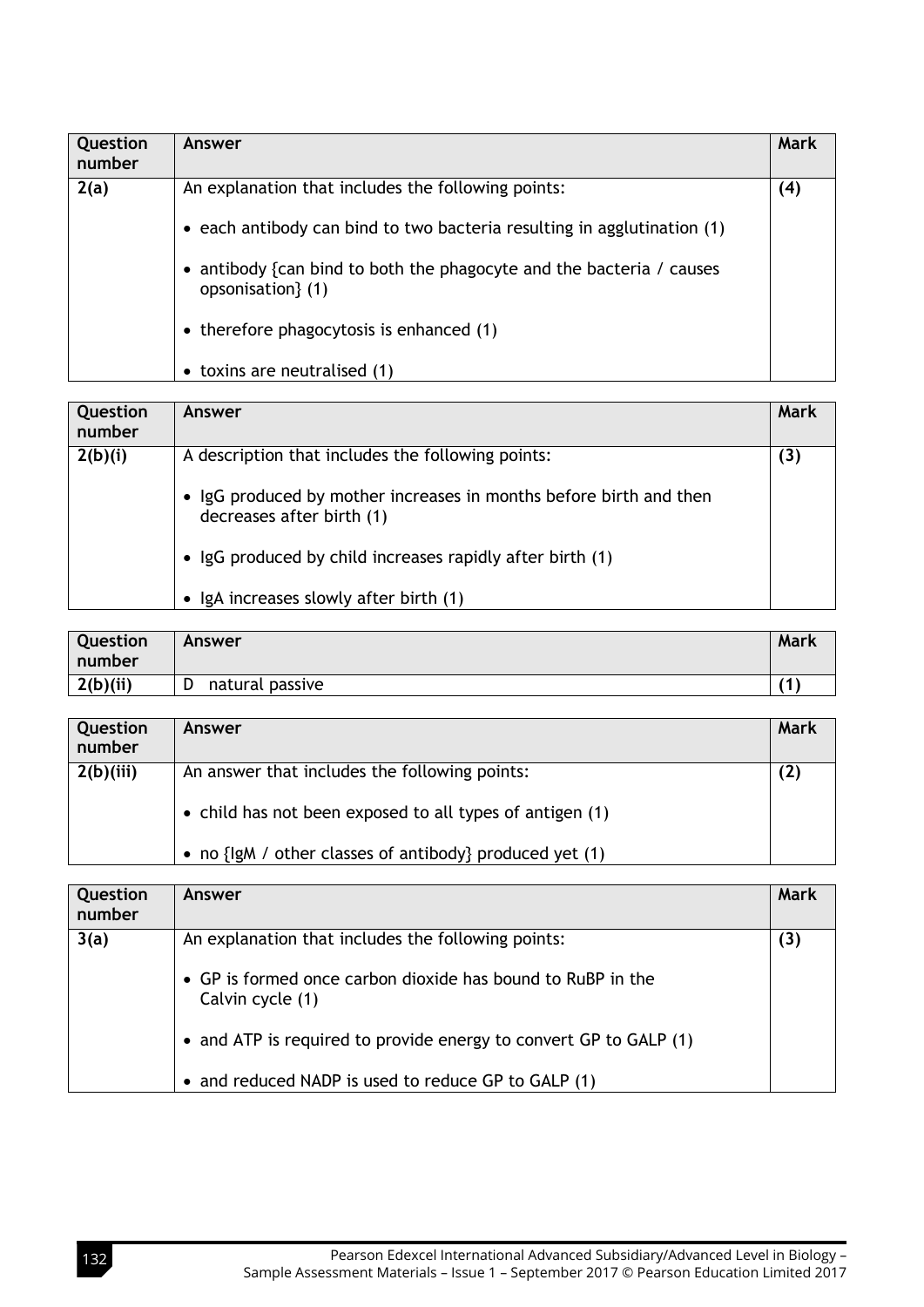| Question<br>number | Answer                                                                                  | <b>Additional guidance</b>                                                          | <b>Mark</b> |
|--------------------|-----------------------------------------------------------------------------------------|-------------------------------------------------------------------------------------|-------------|
| 3(b)(i)            | • tangent drawn to curve at 12 00 hours (1)<br>• values to calculate gradient given (1) |                                                                                     | (3)         |
|                    | • answer with units $(1)$                                                               | Allow ecf<br>Award full marks for<br>correct numerical<br>answer without<br>working |             |

| Question<br>number | Answer                                                       | Mark |
|--------------------|--------------------------------------------------------------|------|
| 3(b)(ii)           | An answer that includes any three of the following points:   | (3)  |
|                    | • light intensity falls $(1)$                                |      |
|                    | • so less ATP is generated from light-dependent reaction (1) |      |
|                    | $\bullet$ temperature falls (1)                              |      |
|                    | • so enzymes are working slower (1)                          |      |

| Question<br>number | Answer                                                     | Mark |
|--------------------|------------------------------------------------------------|------|
| 3(b)(iii)          | An answer that includes any three of the following points: | (3)  |
|                    | • light intensity was low $(1)$                            |      |
|                    | • so {less / no} photosynthesis was taking place $(1)$     |      |
|                    | • glucose was being used (1)                               |      |
|                    | because respiration was taking place (1)<br>$\bullet$      |      |

| Question<br>number | Answer                                                                                                                                                                            | Mark |
|--------------------|-----------------------------------------------------------------------------------------------------------------------------------------------------------------------------------|------|
| 4(a)               | An answer that includes the following points:<br>• changes to {weather patterns / global temperatures} over a long period<br>of time $(1)$<br>$\bullet$ due to human activity (1) | (2)  |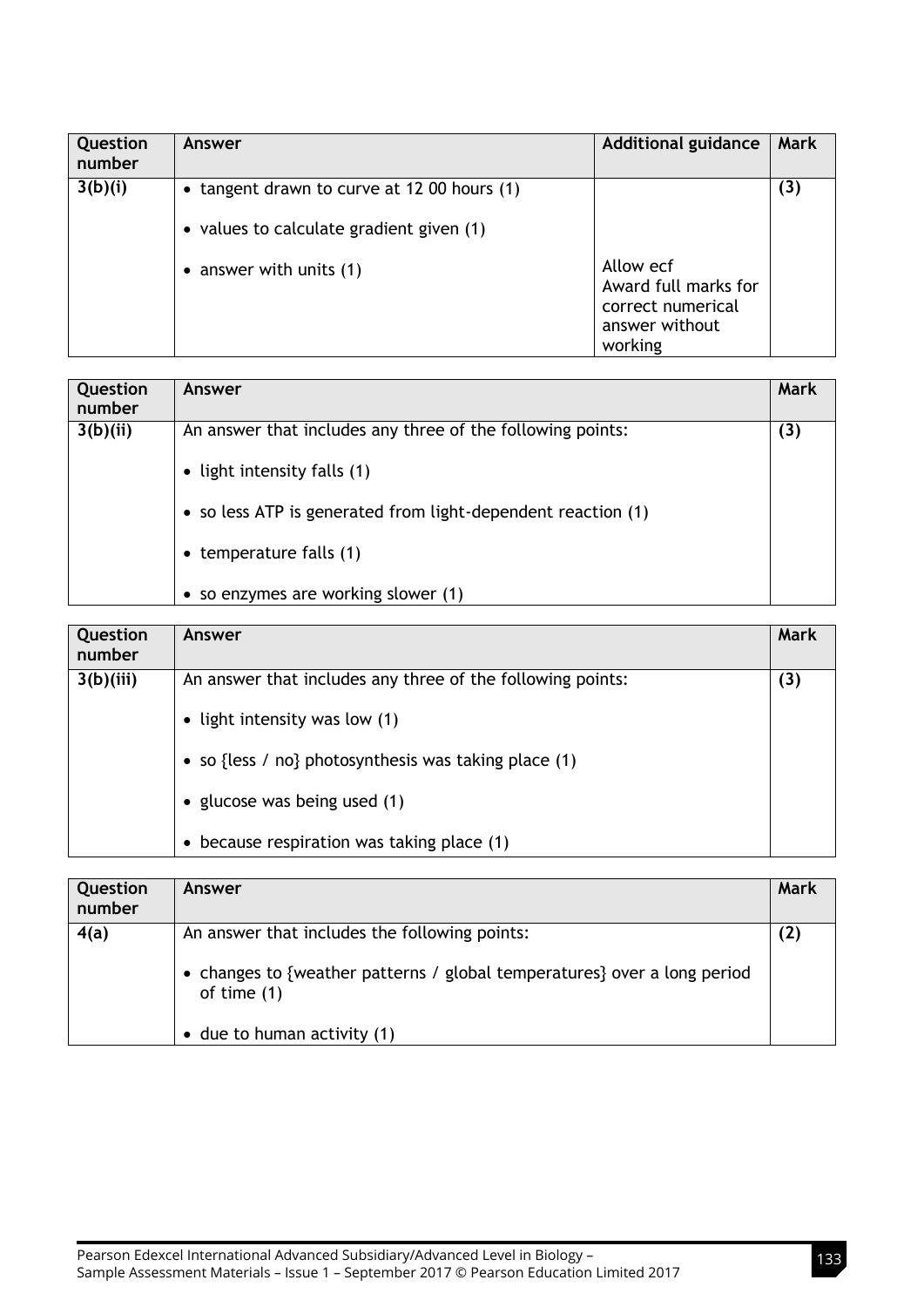| Question<br>number | Answer               | <b>Additional guidance</b>          | <b>Mark</b> |
|--------------------|----------------------|-------------------------------------|-------------|
| 4(b)(i)            | Any two from:        | Accept correct<br>chemical formulae | (1)         |
|                    | • carbon dioxide     |                                     |             |
|                    | methane<br>$\bullet$ |                                     |             |
|                    | • water vapour       |                                     |             |
|                    | • nitrogen oxides    |                                     |             |
|                    | $\bullet$ CFCs       |                                     |             |

| Question<br>number | Answer                                                                                                                                                                                                                 | Mark |
|--------------------|------------------------------------------------------------------------------------------------------------------------------------------------------------------------------------------------------------------------|------|
| 4(b)(ii)           | An explanation that includes the following points:<br>• accumulated gases in the atmosphere trap infrared radiation (1)<br>• resulting in an increase in the temperature of the Earth's {atmosphere /<br>surface $(1)$ | (2)  |

| Question<br>number | Answer                                                                                                                                                                                                                                                                    | <b>Mark</b> |
|--------------------|---------------------------------------------------------------------------------------------------------------------------------------------------------------------------------------------------------------------------------------------------------------------------|-------------|
| 4(c)               | Answers will be credited according to candidate's deployment of<br>knowledge and understanding of the material in relation to the qualities<br>and skills outlined in the generic mark scheme.<br>The indicative content below is not prescriptive and candidates are not | (6)         |
|                    | required to include all the material indicated as relevant. Additional<br>content included in the response must be scientific and relevant.                                                                                                                               |             |
|                    | Indicative content                                                                                                                                                                                                                                                        |             |
|                    | • carbon dioxide is released into atmosphere                                                                                                                                                                                                                              |             |
|                    | • because agriculture requires farm machinery powered by burning<br>fossil fuels                                                                                                                                                                                          |             |
|                    | • because industry burns fossil fuels for energy                                                                                                                                                                                                                          |             |
|                    | • because homes and business buildings use fossil fuels for heating                                                                                                                                                                                                       |             |
|                    | • transport uses fossil fuels                                                                                                                                                                                                                                             |             |
|                    | • fossil fuels are burnt to produce electricity                                                                                                                                                                                                                           |             |
|                    | • forestry may decrease the number of trees                                                                                                                                                                                                                               |             |
|                    | • so less carbon dioxide removed from air by photosynthesis                                                                                                                                                                                                               |             |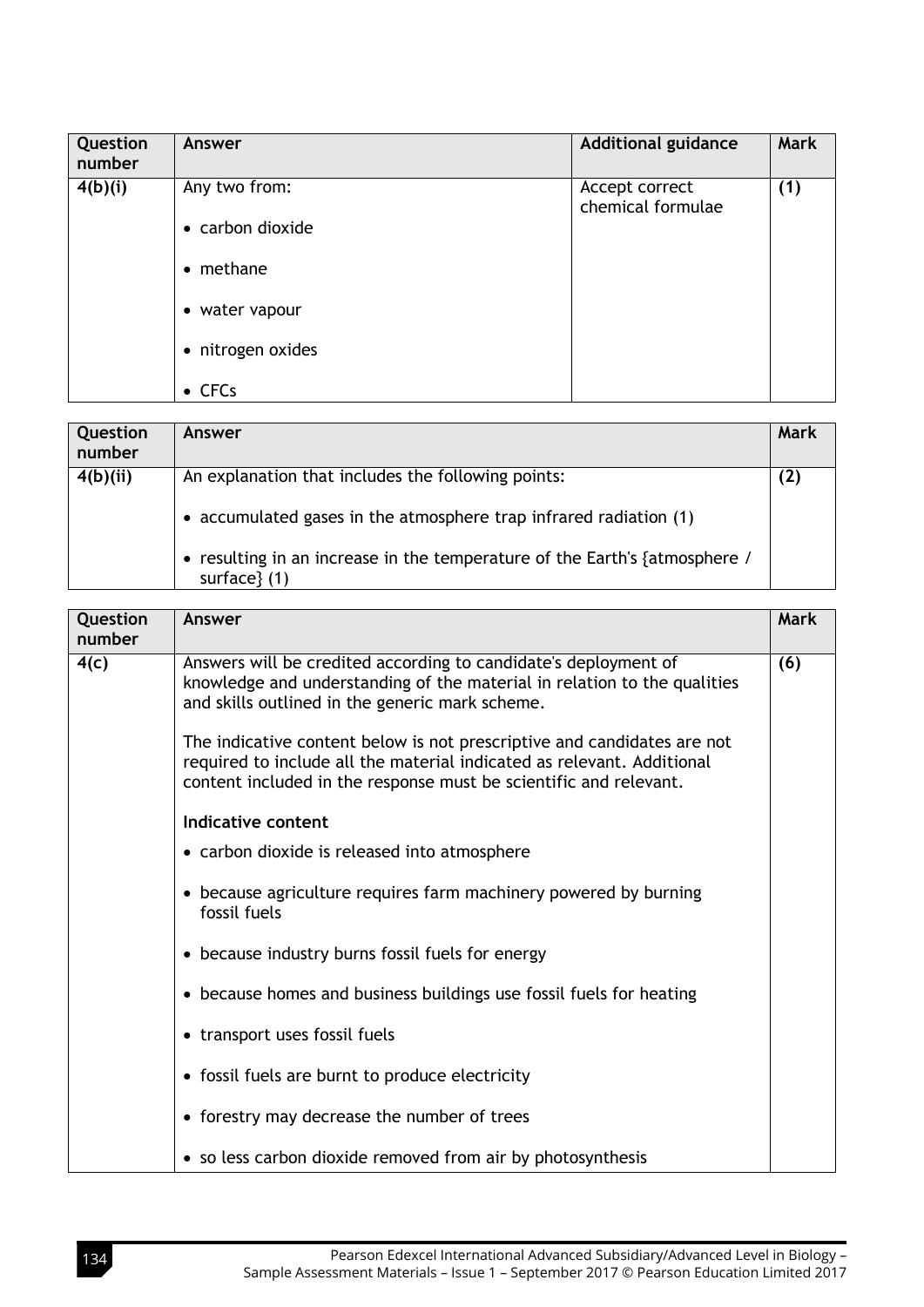| Level | <b>Marks</b> | <b>Descriptor</b>                                                                                                                                                                               |
|-------|--------------|-------------------------------------------------------------------------------------------------------------------------------------------------------------------------------------------------|
|       | 0            | No awardable content.                                                                                                                                                                           |
|       | $1 - 2$      | An explanation may be attempted but with limited interpretation or<br>analysis of the scientific information and with a focus on mainly just<br>one piece of scientific information.            |
|       |              | The explanation will contain basic information, with some attempt<br>made to link knowledge and understanding to the given context.                                                             |
| 2     | $3 - 4$      | An explanation will be given, with occasional evidence of analysis,<br>interpretation and/or evaluation of both pieces of scientific<br>information.                                            |
|       |              | The explanation shows some linkages and lines of scientific reasoning,<br>with some structure.                                                                                                  |
| 3     | $5-6$        | An explanation is made that is supported throughout by sustained<br>application of relevant evidence of analysis, interpretation and/or<br>evaluation of both pieces of scientific information. |
|       |              | The explanation shows a well-developed and sustained line of scientific<br>reasoning, which is clear and logically structured.                                                                  |

| Question<br>number | Answer                                                 | Mark |
|--------------------|--------------------------------------------------------|------|
| 5(a)               | An answer that includes the following points:          | (2)  |
|                    | • can differentiate into all cell types (1)            |      |
|                    | • have no Hayflick limit / can divide indefinitely (1) |      |

| <b>Question</b><br>l number | Answer                                                                      | Mark |
|-----------------------------|-----------------------------------------------------------------------------|------|
| 5(b)(i)                     | negatively-charged fragments move towards the positive end of the gel $(1)$ |      |

| Question<br>number | Answer | <b>Mark</b> |
|--------------------|--------|-------------|
| 5(b)(ii)           | A      | 74          |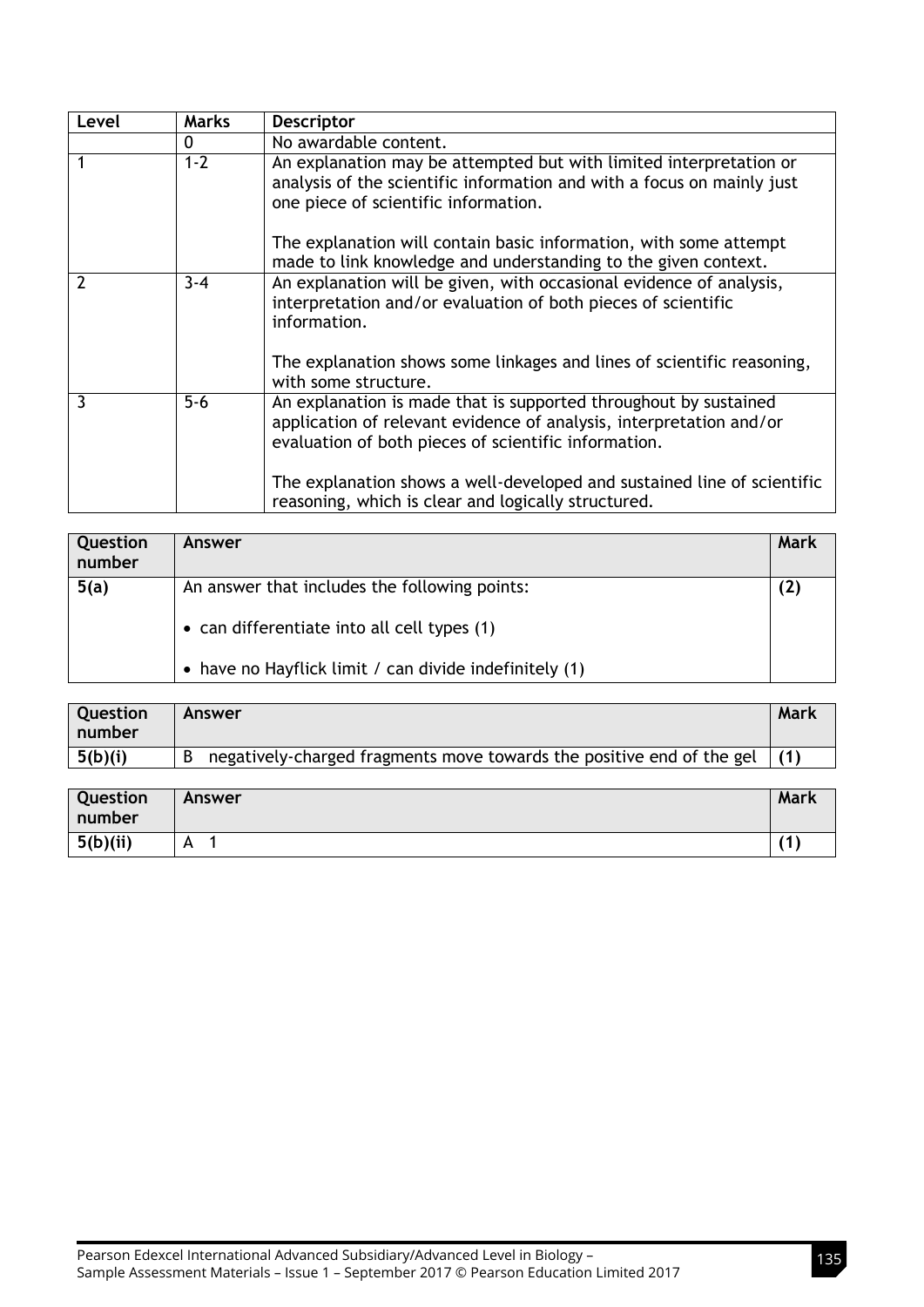| Question<br>number      | Answer                                                                                                                                                                                                                 | Mark |
|-------------------------|------------------------------------------------------------------------------------------------------------------------------------------------------------------------------------------------------------------------|------|
| $\overline{5(b)}$ (iii) | Answers will be credited according to candidate's deployment of<br>knowledge and understanding of the material in relation to the qualities<br>and skills outlined in the generic mark scheme.                         |      |
|                         | The indicative content below is not prescriptive and candidates are not<br>required to include all the material indicated as relevant. Additional<br>content included in the response must be scientific and relevant. |      |
|                         | Indicative content                                                                                                                                                                                                     |      |
|                         | • Bands 1, 2, 5, 9 and 11 in the embryo are also found in the mother                                                                                                                                                   |      |
|                         | • therefore, they must have been present in the nucleus of the egg cell<br>from the mother                                                                                                                             |      |
|                         | • Bands 4, 6, 7, 8 and 10 in the embryo are also found in the father                                                                                                                                                   |      |
|                         | • therefore they must have been present in the nucleus of the sperm from<br>the father                                                                                                                                 |      |
|                         | • Bands 3 and 12 in the embryo are not found in either the mother or the<br>father                                                                                                                                     |      |
|                         | • therefore they must have been the mitochondrial DNA from<br>the donor                                                                                                                                                |      |
|                         | • both mother and father have bands not found in the embryo                                                                                                                                                            |      |
|                         | • the bands in the mother could be her mitochondrial DNA                                                                                                                                                               |      |

| Level | <b>Marks</b> | <b>Descriptor</b>                                                                                                                                                                               |
|-------|--------------|-------------------------------------------------------------------------------------------------------------------------------------------------------------------------------------------------|
|       | 0            | No awardable content.                                                                                                                                                                           |
|       | $1 - 2$      | An explanation may be attempted but with limited interpretation or<br>analysis of the scientific information and with a focus on mainly just<br>one piece of scientific information.            |
|       |              | The explanation will contain basic information, with some attempt<br>made to link knowledge and understanding to the given context.                                                             |
|       | $3 - 4$      | An explanation will be given, with occasional evidence of analysis,<br>interpretation and/or evaluation of both pieces of scientific<br>information.                                            |
|       |              | The explanation shows some linkages and lines of scientific reasoning,<br>with some structure.                                                                                                  |
| 3     | $5 - 6$      | An explanation is made that is supported throughout by sustained<br>application of relevant evidence of analysis, interpretation and/or<br>evaluation of both pieces of scientific information. |
|       |              | The explanation shows a well-developed and sustained line of scientific<br>reasoning, which is clear and logically structured.                                                                  |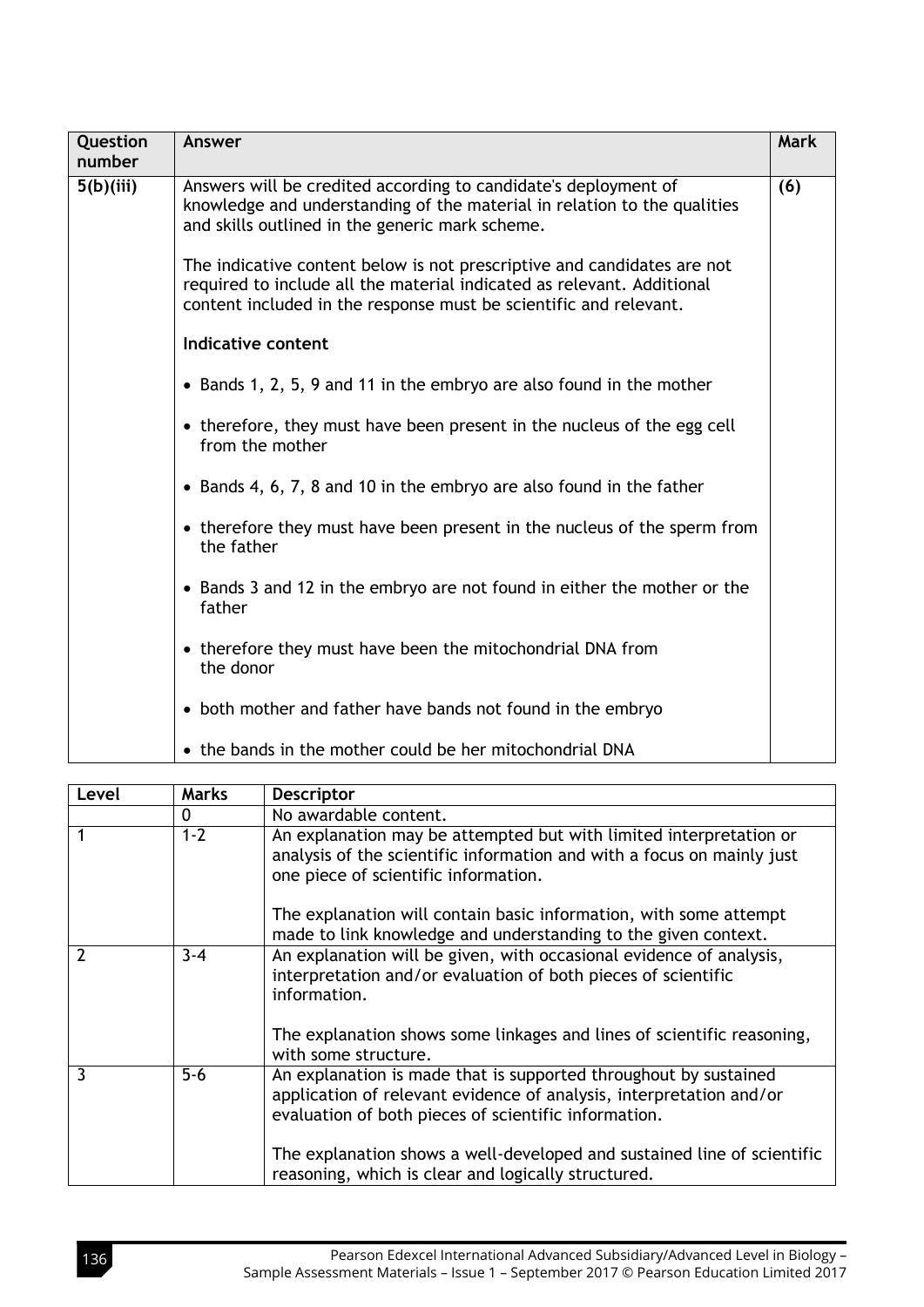| Question<br>number | <b>Answer</b>   | Mark       |
|--------------------|-----------------|------------|
| 6(a)               | fatty acid<br>B | $\sqrt{1}$ |

| <b>Question</b><br>l number | Answer                                                | Mark |
|-----------------------------|-------------------------------------------------------|------|
| 6(b)(i)                     | bacteria make cell walls only following cell division |      |

| Question<br>number | Answer                                                                                                                                       | Mark |
|--------------------|----------------------------------------------------------------------------------------------------------------------------------------------|------|
| 6(b)(ii)           | An explanation that includes the following points:<br>• if there is no mycolic acid the lysozymes will be able to digest the<br>bacteria (1) | (2)  |
|                    | • therefore antigens will be produced (1)                                                                                                    |      |

| Question<br>number | Answer                                                                                                  | Mark |
|--------------------|---------------------------------------------------------------------------------------------------------|------|
| 6(b)(iii)          | An explanation that includes the following points:                                                      | (3)  |
|                    | • if there is no mycolic acid in the cell wall, they will be more susceptible<br>to lysozyme action (1) |      |
|                    | $\bullet$ the membrane structure will be affected (1)                                                   |      |
|                    | • therefore the cell will lose control of molecules entering and leaving (1)                            |      |

| Question<br>number | <b>Answer</b>                                                                               | Mark |
|--------------------|---------------------------------------------------------------------------------------------|------|
| 6(b)(iv)           | An explanation that includes the following points:<br>• transcription will be inhibited (1) | (3)  |
|                    | • therefore bacteria will not be able to synthesise proteins (1)                            |      |
|                    | • therefore {structure / function} of cell will be affected $(1)$                           |      |

| Question<br>number | <b>Answer</b>                                                                                                                                                     | Mark |
|--------------------|-------------------------------------------------------------------------------------------------------------------------------------------------------------------|------|
| 6(b)(v)            | An explanation that includes any two of the following points:<br>• greater exposure to antibiotics increases chances of resistance $(1)$                          | (2)  |
|                    | • therefore bacteria could become resistant to a greater number of<br>antibiotics (1)<br>• greater chance that patients will not take antibiotics correctly $(1)$ |      |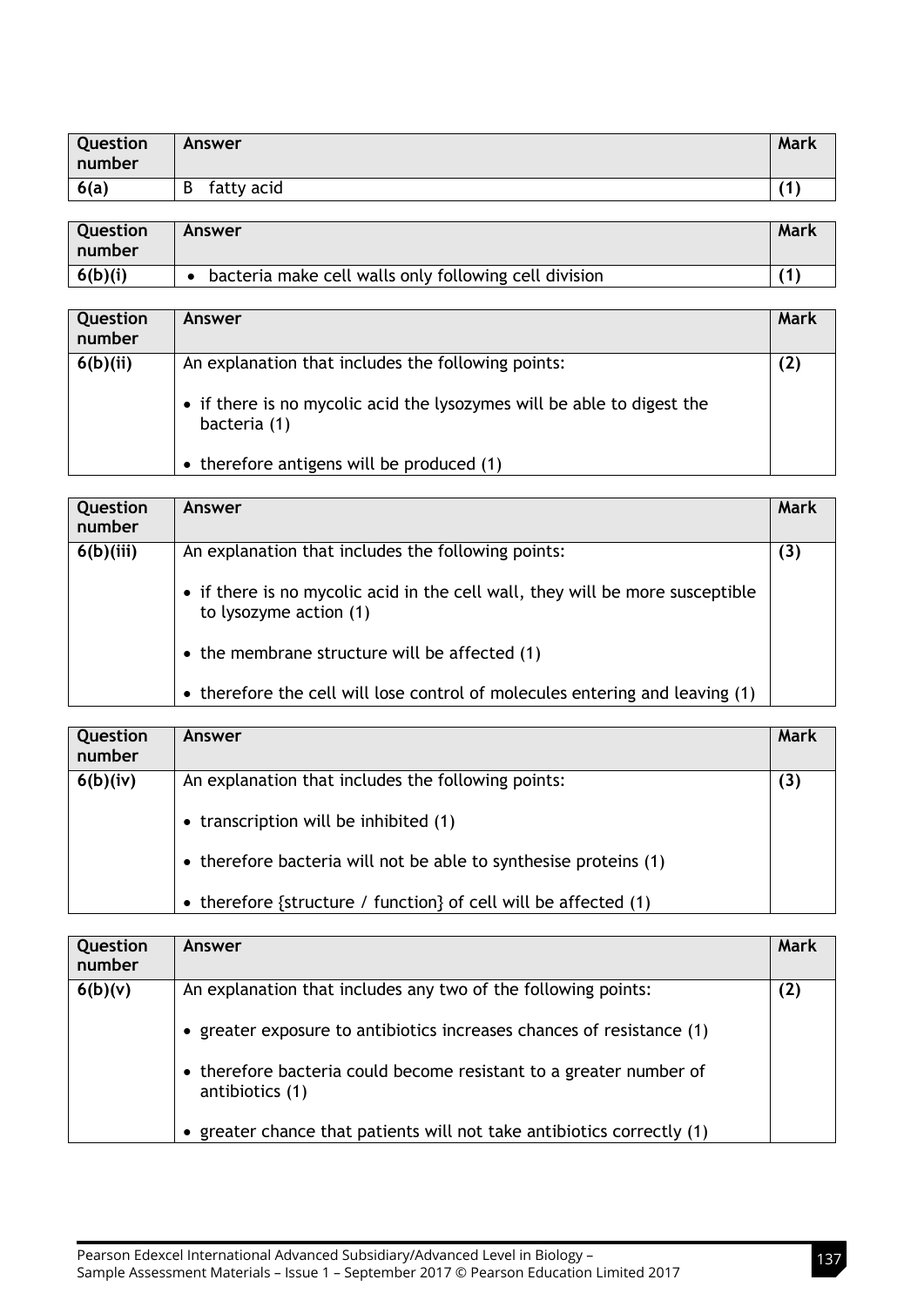| Question<br>number | Answer                                                              | Mark |
|--------------------|---------------------------------------------------------------------|------|
| 7(a)               | An explanation that includes the following points:                  | (4)  |
|                    | • above 60 $\degree$ C the enzymes are denatured (1)                |      |
|                    | • so there will be no metabolic reactions (1)                       |      |
|                    | • because between 50 °C to 60 °C the enzymes are working slowly (1) |      |
|                    | • because the enzymes are denaturing (1)                            |      |

| Question<br>number | Answer                                                                                                  | <b>Additional guidance</b>                     | <b>Mark</b> |
|--------------------|---------------------------------------------------------------------------------------------------------|------------------------------------------------|-------------|
| 7(b)(i)            | • log <sub>10</sub> of $5 \times 10^3$ and $1.3 \times 10^5$ stated (1)<br>• denominator calculated (1) |                                                | (3)         |
|                    | • answer $(1)$                                                                                          | Allow ecf<br>Award full marks for              |             |
|                    | Example of calculation:<br>3.7 and 5.1                                                                  | correct numerical<br>answer without<br>working |             |
|                    | $0.301 \times 4 = 1.204$                                                                                |                                                |             |
|                    | 1/1.2/1.16                                                                                              |                                                |             |

| Question<br>number | Answer           | Mark |
|--------------------|------------------|------|
| 7(b)(ii)           | exponential<br>D | ้ฯ   |

| Question<br>number | Answer                                             | <b>Mark</b> |
|--------------------|----------------------------------------------------|-------------|
| 7(c)(i)            | An explanation that includes the following points: | (3)         |
|                    | • decomposition will be slower (1)                 |             |
|                    | • because the enzymes will be less active $(1)$    |             |
|                    | • as there is less {heat / kinetic} energy $(1)$   |             |

| Question<br>number | Answer                                                                                 | Mark |
|--------------------|----------------------------------------------------------------------------------------|------|
| 7(c)(ii)           | An explanation that includes the following points:<br>• cytoplasm will be frozen $(1)$ | (2)  |
|                    | • therefore enzymes and substrates will not be able to {move / collide} (1)            |      |